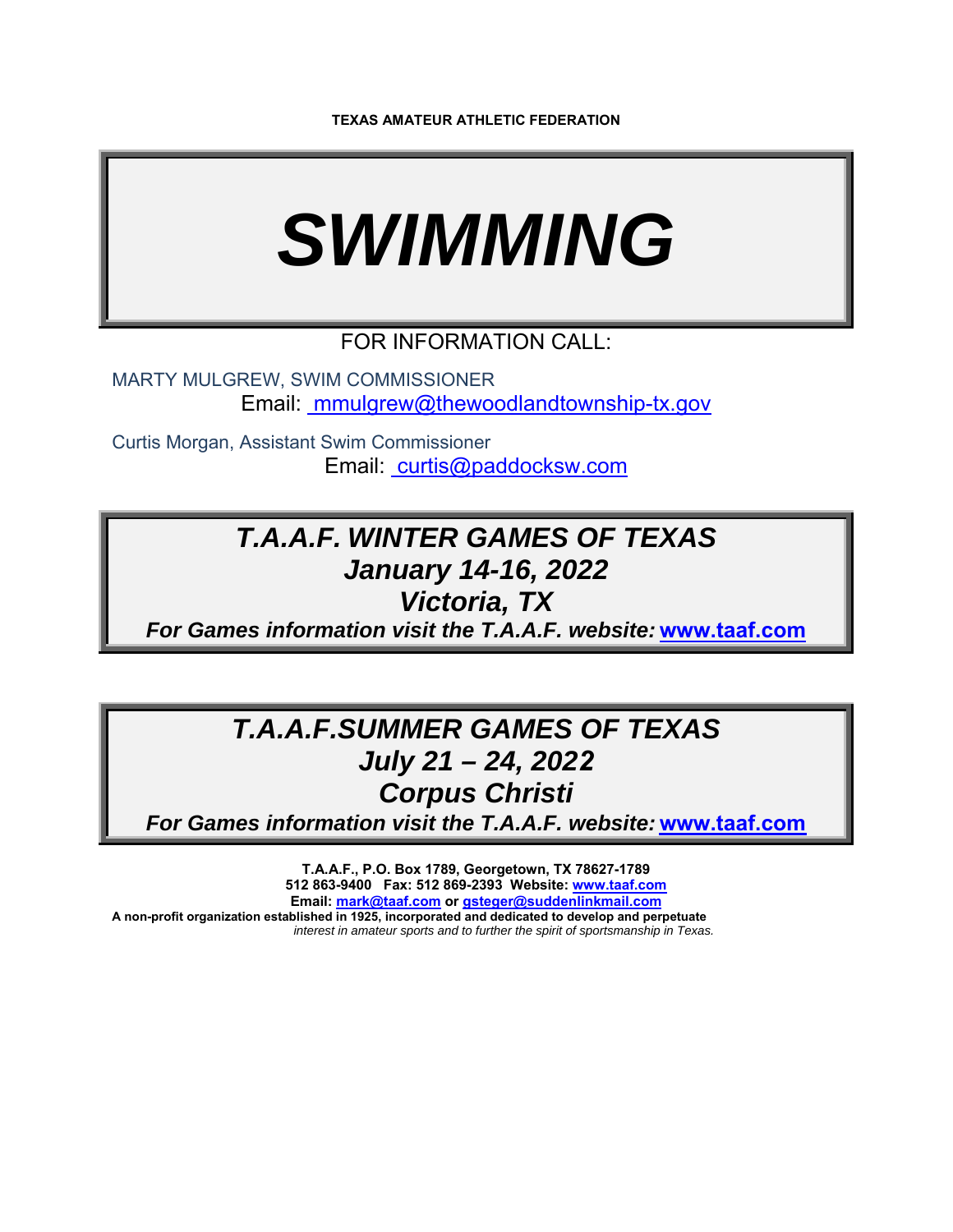## **Table of Contents**

## **Manual of Procedures:**

- **Article 2** General Participation Requirements
- **Article 3** Youth Sports Coaching Requirements
- Article 5 **Individual Sports Requirements**

## **Sports Rules:**

**Article 25** Swimming

## **PLEASE READ ALL RULES –THERE ARE IMPORTANT ARTICLES PERTAINING TO AGE DETERMINATION DATES, REGISTRATION DEADLINE DATES AND FEES.**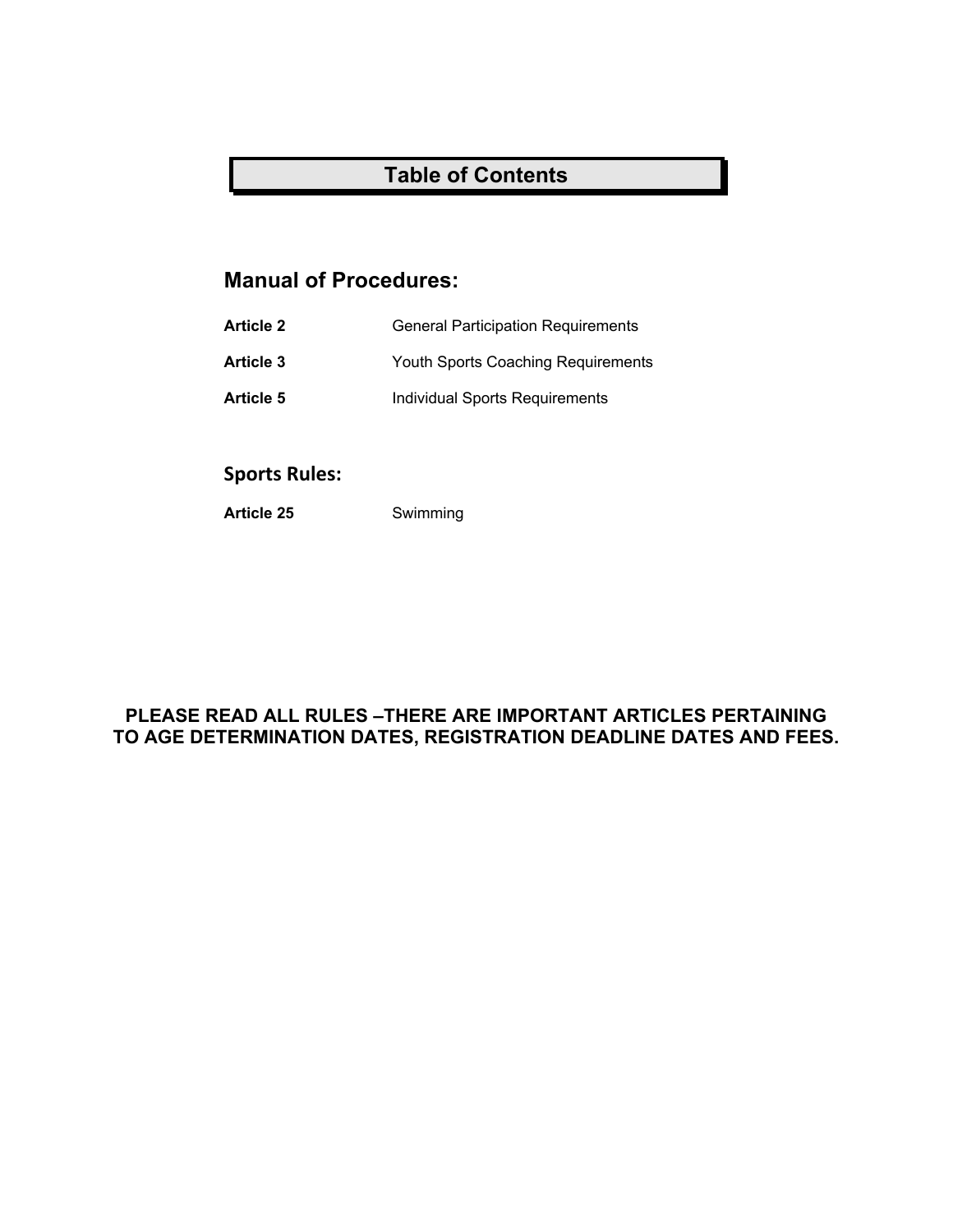# **T.A.A.F. Manual of Procedures**

## **ARTICLE 2 GENERAL PARTICIPATION REQUIREMENTS**

No player shall be eligible to play in any T.A.A.F. sport unless the player meets all of the following rules:

- 2.1 Must be an amateur in said sport and shall receive no pay to play for any team. An amateur is defined as "one who engages in sport for pleasure and for the physical, mental or social benefits, which he or she derives from that sport and to whom the sport is nothing more than an avocation."
- 2.2 Any player who has played professional sports shall be ineligible to participate in that sport for one (1) year after his last day as a member of a professional team. This rule shall not conflict with the AABC rules in baseball.

Note: The protesting individual(s) bear the entire burden of proof regarding a player's participation as a member of a professional team. The T.A.A.F. state commissioner has the final authority to accept or reject the protesting individual(s) proof.

- 2.3 Meets all team qualifications in MOP Article 4.
- 2.4 Does not play under an assumed name.
- 2.5 In order to compete in any T.A.A.F. play, a foreign player must reside in the state of Texas continuously for a minimum period of one (1) year prior to being eligible to play.

Exception: Men's and women's fast pitch foreign softball players' eligibility will be determined by the national governing body of softball. To be eligible to participate in T.A.A.F. softball, a copy of any document required to be on file by the NGB for softball must also be filed with the T.A.A.F. state office. The same filing deadline applies for the NGB and T.A.A.F.

- 2.6 An adult player may play on more than one team within a region, but must choose one team as his/her own prior to T.A.A.F. championship play.
	- .01 No player may be on more than one roster, in a T.A.A.F. division, during T.A.A.F. championship play (region and state tournaments).
	- .02 A player must be on the sports roster by the deadline state in the participant guide.
- 2.7 A player forced to transfer from one region to another by his employer may participate in the new region providing the player has been employed by the firm for at least one (1) full year prior to the transfer and the player remains employed by the same firm.
- 2.8 Individual sport participants must reside in the state of Texas.
- 2.9 The team or individual attempting to qualify for state competition must attempt to qualify through the regional qualifier of the region in which they are registered. No participant in an individual sport or a team in team sports may attempt to qualify through more than one city, region or affiliate. Should any team or individual be discovered in violation of this rule, he/she/they shall be disqualified from that sport for that year.
- 2.10 Any region competition must take place within the established boundaries of the assigned region. If it becomes necessary to host a region competition outside of the designated boundary, prior written consent is required by the region in which the event is being held.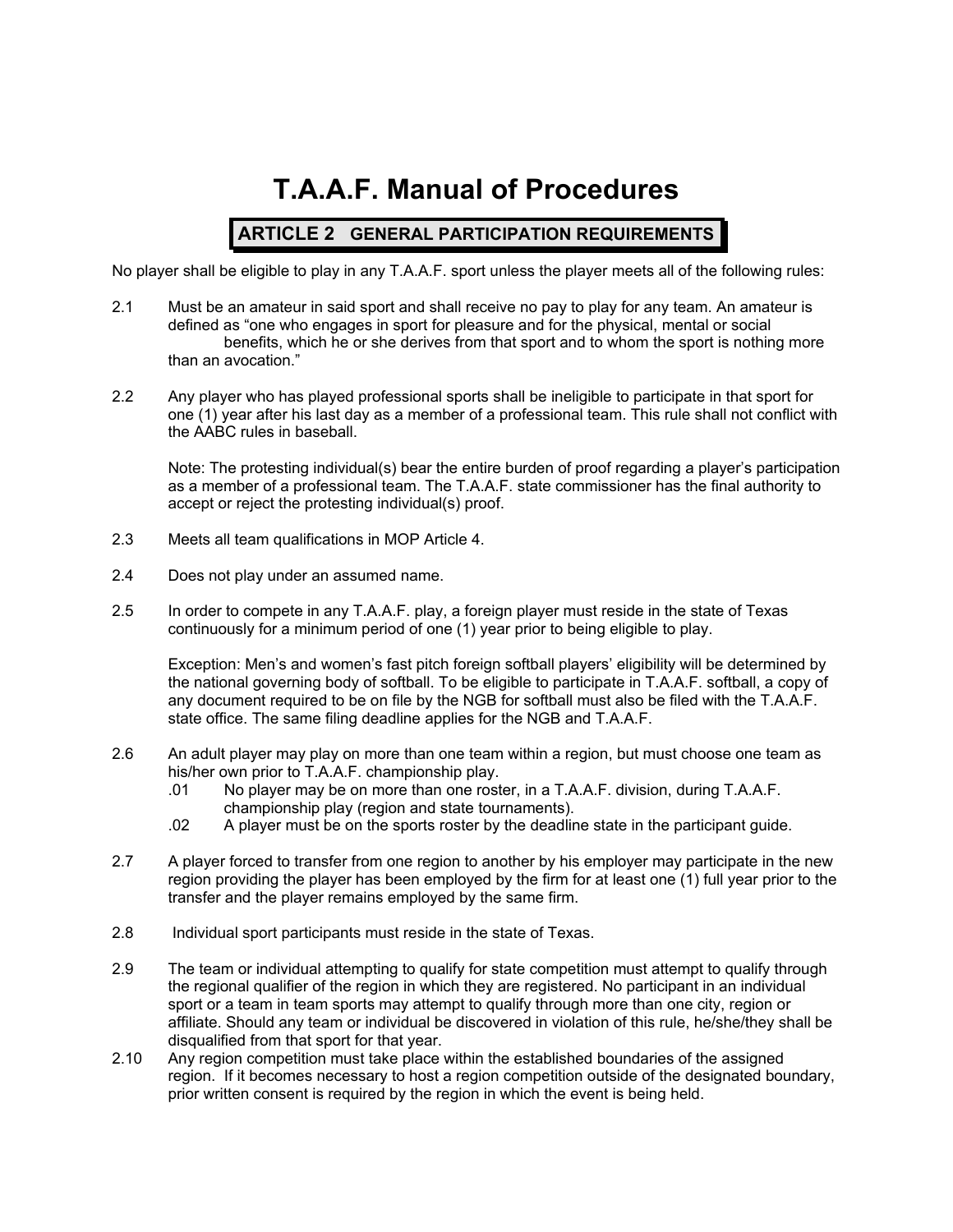- 2.11 Player identification:
	- .01 A player must be prepared, at all times, to provide proof of identification. A driver's license or comparable identification, which includes a current photograph and signature, is acceptable.
	- .02 A player must be prepared, at all times, to provide proof of age when participating in T.A.A.F. sports categorized by age classifications or divisions. A driver's license or copy of a birth certificate from the Bureau of Vital Statistics is acceptable.
	- .03 A player failing to provide appropriate proof of age or identifications, when requested by a meet director, tournament director or state commissioner, may be declared ineligible and the team/player subject to disqualification.
- 2.12 All teams must wear like colored, non-duplicated numbered jerseys for regional and state tournaments.
- 2.13 All participants in adult team sports must have attained the age of sixteen (16) prior to the registration date for teams in that sport, unless specific sport regulations provide otherwise.

| Age Determining Date                          |
|-----------------------------------------------|
| September 1 of current school year            |
| September 1 of current calendar year          |
| Based on age as of the Games of Texas         |
| September 1 of current year                   |
| September 1 of current year                   |
| September 1 of current year                   |
| January 1 of the year of competition          |
| September 1 of current year                   |
| September 1 of the current school year        |
| December 31 of current year                   |
| June 1 of current year                        |
| Age as of the Winter Games of Texas swim meet |
| Age as of Games of Texas dates                |
| Based on year the athlete was born            |
| September 1 of current school year            |
|                                               |

2.14 Age determination for youth sports

## **ARTICLE 3 YOUTH SPORTS COACHING REQUIREMENTS**

**3.1 All coaches that are participating in regional and state competitions representing TAAF member cities, affiliates, or unattached teams and athletes must be approved through a criminal background check process. This includes any certified criminal background check program that is used by other programs. If a coach fails any certified criminal background check then they would be deemed ineligible to coach.** 

- 3.2 Coaches can be approved through three options:
	- 3.2.01 Approved through the TAAF state office background check process
	- 3.2.02 Approved by completing and passing a background check through a TAAF approved third party organization that performs background checks
	- 3.2.03 Approved by the TAAF member city by signing the "TAAF coaches background check affidavit" confirming that checks were completed at the local level
- 3.3 All coaches must be approved prior to registering for any regional or state competition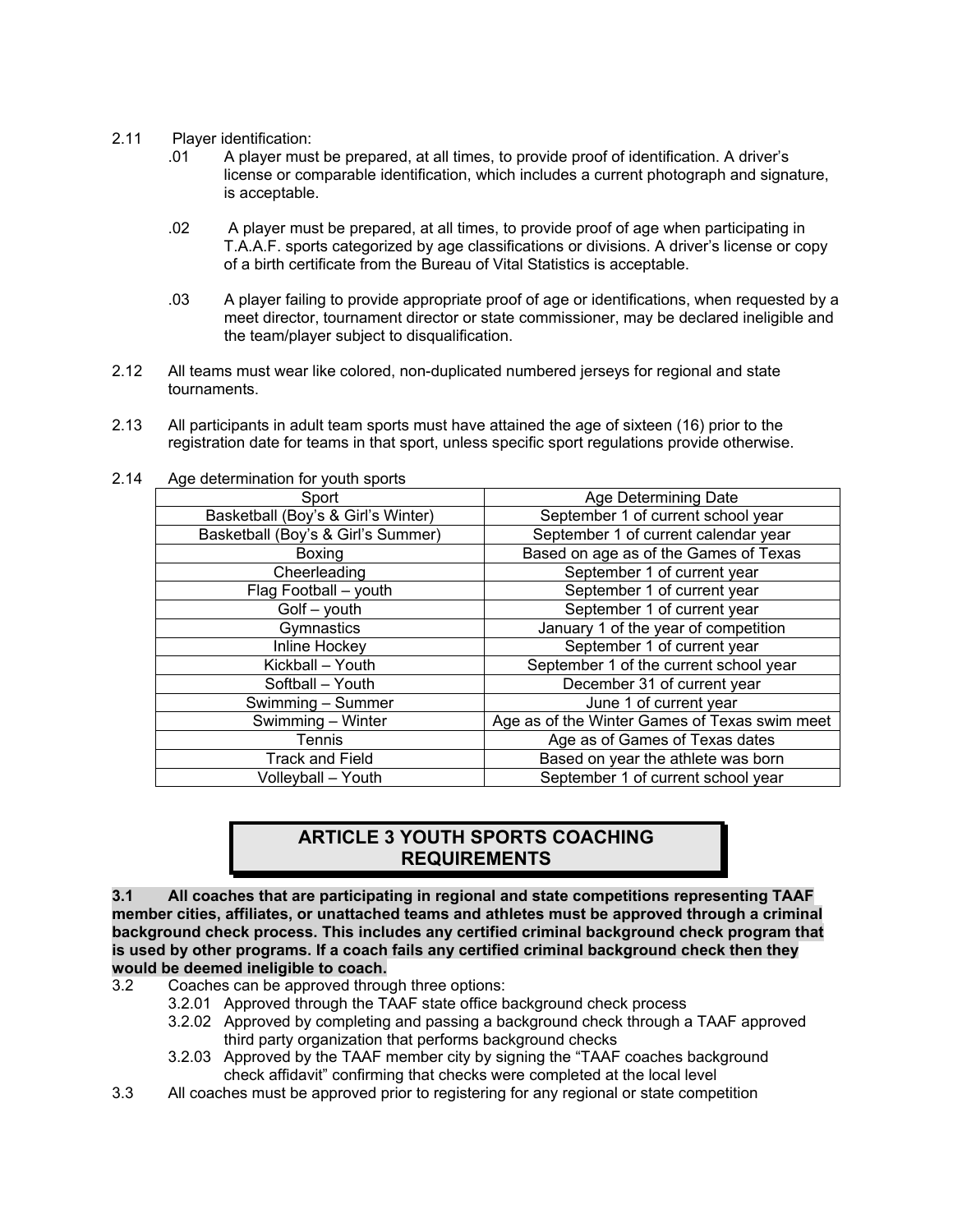- 3.4 Coaches representing swim or track must be approved by June  $30<sup>th</sup>$  or two weeks prior to competition whichever comes first
- 3.5 TAAF approved coaching status is valid for 1 year. Coaches can re-certify following the process outlined above
- 3.6 TAAF gymnastic coaches should follow the coaching background rules outlined in the gymnastics sports rules

## **ARTICLE 5 INDIVIDUAL SPORT REQUIREMENTS**

- 5.1 Individual Sports: Individual sports included participants in boxing, golf, gymnastics, swimming, tennis, and track & field. Individual sport registration will be done online at www.T.A.A.F..com. Individual athletes must register with T.A.AF. prior to the athlete's participation in any T.A.A.F. meet/tournament on a local or regional level.
	- .01 Deadline for T.A.A.F. Registration is determined by the regional and state tournament dates

| Boxing            | Games of Texas Entry Deadline |
|-------------------|-------------------------------|
| Golf              | Games of Texas Entry Deadline |
| Gymnastics        | January 1                     |
| Swimming - Summer | June 15                       |
| <b>Tennis</b>     | June 15                       |
| Track & Field     | June 15                       |

- .02 The registering city or affiliate shall send a signed individual waiver or a signed individual sports participant waiver to the T.A.A.F. state office.
- .03 The determining factor of which city/organization/region an individual will represent in their attempt(s) to qualify for state level competition is based on the city/organization/region they declare at the time of registering online with T.A.A.F..
- 
- a. This rule is to allow individuals to compete outside of their city of residency due to the fact they are participating with another city or organization's program on an ongoing basis.
	- b. It is NOT the intent of this rule to allow teams as a whole, to compete in or represent other cities/regions due to the location of the regional meets, changes in individual schedules or other such situations.

#### 5.2 Individual Registration Fees

- .01 The participant fee for T.A.A.F. individual sports shall be ten dollars (\$10.00).
	- a. A late fee of five dollars (\$5.00) per individual may be charged to any registration after the deadline date.
	- b. Regions may add a regional individual sports registration fee of up to \$2.00 per individual.
- .02 Unattached Individual Participants: The fee for an unattached participant are twenty dollars (\$20.00) per year. Payment of this fee allows the unattached member to participate in T.A.A.F. individual sport programs and includes the cost of the individual sport fee of \$5.00.
	- a. Unattached athlete is a singular registration, thus they are ineligible for team events (i.e. relays). Additionally, unattached athletes do not get all privileges of teams (i.e. coaches passes or other similar team privileges).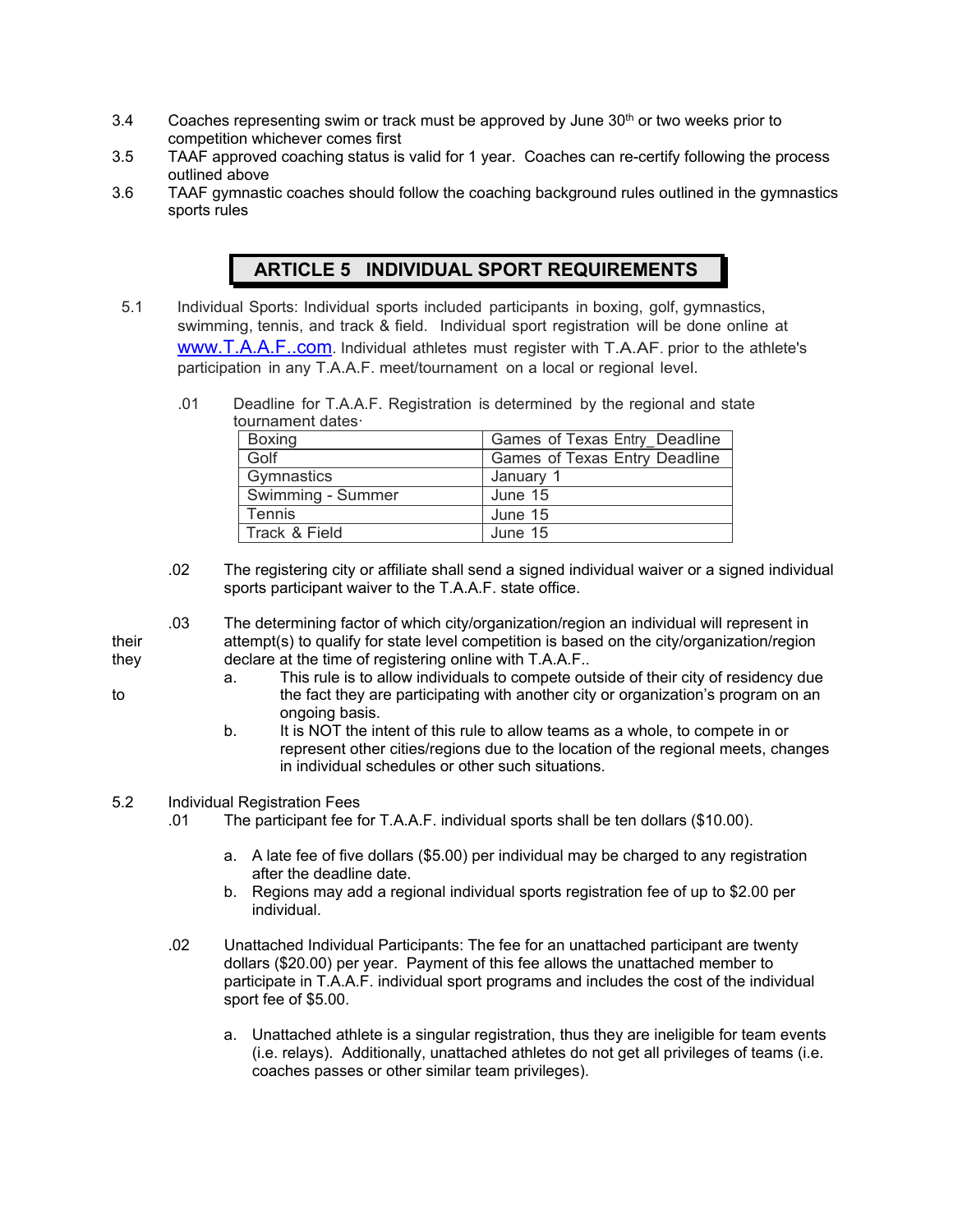- .03 Insurance may be purchased for an additional fee. Contact the T.A.A.F. state office for fees and enrollment information.
- 5.3 Regional Tournament/Meet Registration: Cities, Affiliates and Unattached Participants are required to comply with all requested information and fees as set forth by the Participant Guide regional tournament/meet director.
	- **.01 Maximum regional meet entry fee for track & field and swimming shall be \$10.00 per competitor, per event.** 
		- **a) In lieu of regional meet entry fees, the region may elect to implement a regional participation fee not to exceed \$20.00 per competitor.**
		- **b) In the event a region hosts another region's (out of region) regional meet the maximum regional meet entry fee for the (out of region) participants in track and field and swimming shall be \$12.00 per competitor, per event.**
	- .02 Online registration for region meets is mandatory for track and field. Online registration or Hy-Tek Team/Meet Manager is mandatory for swimming.
- .03 The deadline for regional track meet registration is midnight, one (1) week prior to the start of the region meet.
- 5.4 State Tournament Registration: Cities, Affiliates and Unattached Participants should refer to the participant guide and are required to comply with all requested information, fees, etc., as set forth by the tournament director, regional director and state commissioner.
- 5.5 Individual State Meet/Tournament Entry Fees:

| Boxing                                                    | \$8.00 per competitor             |
|-----------------------------------------------------------|-----------------------------------|
| Golf                                                      | \$5.00 per competitor             |
| Gymnastics - Qualifying Achievement Levels 1-2 & Xcel     | \$50.00 per gymnast               |
| <b>Bronze</b>                                             |                                   |
| Gymnastics - Qualifying Placement Levels 3P-8 & Xcel      | \$55.00 per gymnast               |
| Silver, Gold, Platinum, Diamond and Open Optional         |                                   |
| <b>Gymnastics - Qualifying Late Fee</b>                   | \$20.00 per gymnast               |
| <b>Gymnastics - Qualifying Meet Team Fee</b>              | Included in individual entry      |
| Gymnastics - State Achievement Levels 1-2 & Xcel Bronze   | \$65.00 per gymnast               |
| Gymnastics - State Placement Levels 3P-8 and Xcel Silver, | \$80.00 per gymnast               |
| Gold, Platinum, Diamond and Open Optional                 |                                   |
| Gymnastics - State Team Fee                               | \$25.00 per level                 |
| <b>Gymnastics State Late Fee</b>                          | \$20.00 per gymnast               |
| <b>Swimming</b>                                           | \$10.00 per competitor, per       |
|                                                           | event                             |
| Tennis                                                    | \$15.00 per competitor, per event |
| <b>Track &amp; Field</b>                                  | \$10.00 per competitor, per       |
|                                                           | event                             |

| <b>ARTICLE 25</b> | <b>SWIMMING</b> |
|-------------------|-----------------|
|                   |                 |

The state commissioner may implement procedures to adjust the eligibility requirements, entries, late fees, protest fee, events, awards, division, and meet operation procedure if the state commissioner deems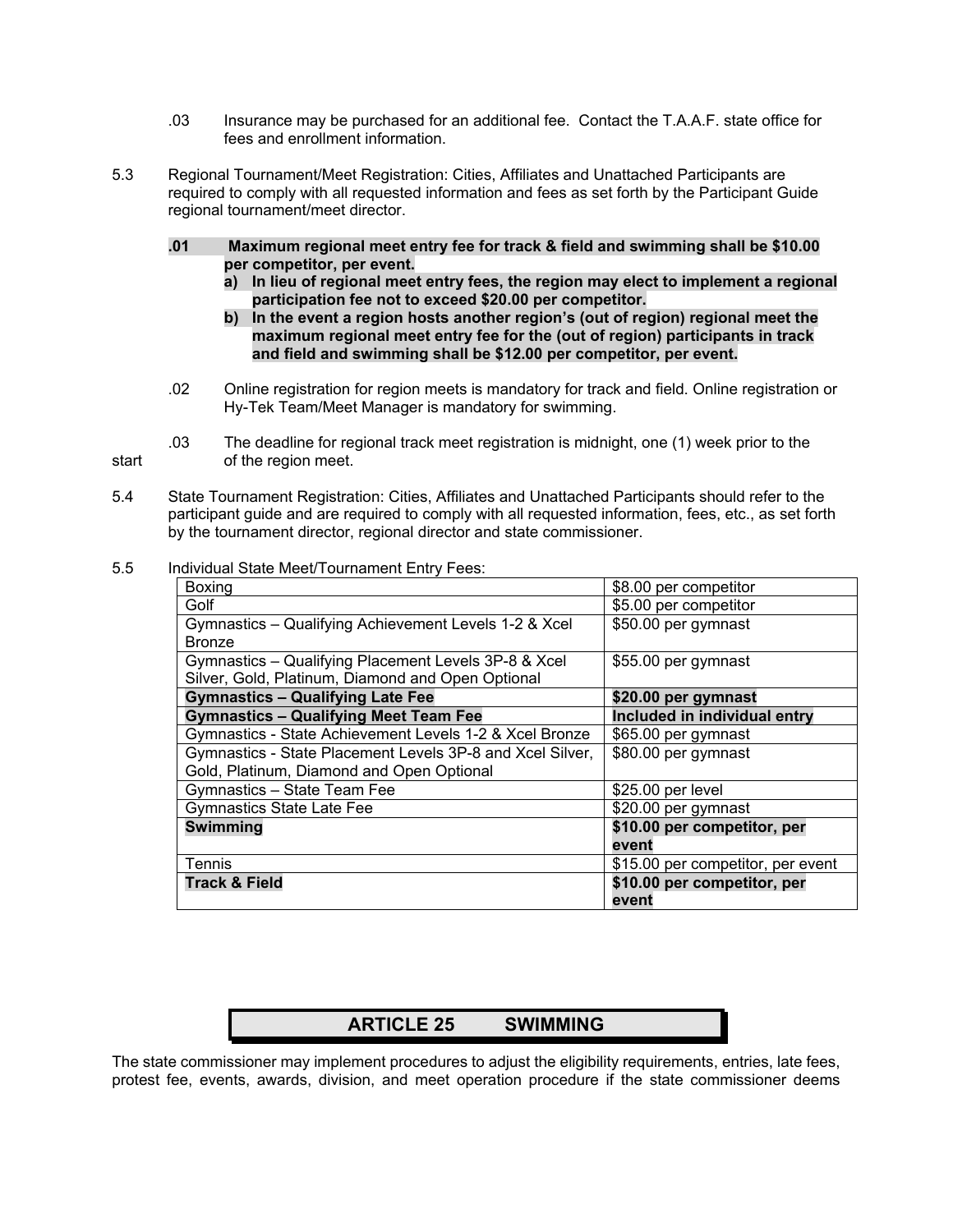necessary to assure a more effective meet for both spectators and participants. The information will be available to the member city/coaches in the state meet packet**.** 

- 25.1 Swimming is an individual sport.
	- .01 See MOP Article 2 General Participation Requirements.
	- .02 See MOP Article 5 Individual Sport Requirements
- 25.2 T.A.A.F. swimming is open to anyone meeting the following eligibility criteria:
	- .01 Winter Games of Texas Swim Meet
		- a. This event is open to all swimmers regardless of affiliation.
		- b. Summer swimmers ages 12 & under may practice up until the Winter Meet provided they register and participate in the Winter Meet.
		- c. Swimmers enter the meet via protocol established by the State Office.
		- d. The age-up date is the date of the meet.
		- e. See Rule 25.7 for additional information.
	- .02 Summer Games of Texas Swim Meet
		- a. Swimmers ages 12 & under must follow guidelines below. Failure to do so may result in disqualification from T.A.A.F. Swimming. Repeated violations from individuals on the same team may result in the team or coach disqualification from T.A.A.F. Swimming:
			- 1. January 1-April 30 is considered "off-season."
			- 2. Swimmers may not compete in any non-school related year round swim meet.
			- 3. Stroke and turn clinics individual participation is limited to 90 minutes per week.
			- 4. Winter Meet participation see 25.2.01.b
		- b. Swimmers 13 & over are exempt from restrictions.
		- c. Eligibility protests should be resolved at the regional level and prior to the regional meet. State meet eligibility protests must be resolved by NOON on Tuesday prior to the state meet.
		- d. Swimmers must register with T.A.A.F. via the protocol established by the State Office, prior to competing.
		- e. Swimmers 14 & under must qualify via a region meet (25.5)
		- f. The age-up date is June 1.
- 25.3 Swimmers must compete in their age and gender category. Swimming up or down an age category is not allowed.

.01 Male and female: 6 & under; 8 & under; 9-10; 11-12; 13-14; 15-17; 18-24; 25-28; 30- 34; 35-39; 40-44; 45-49; 50-54; etc. in 5-year age increments

**a. Exception: if an event is only offered as 8 & under (i.e. breaststroke), 6 & under may compete in that event but ALL of that swimmer's events for the meet must be in the 8 & under category.** 

.02 Coaches should keep certified copies of birth certificates in the event of an age or gender dispute.

.03 EVENTS (Same for Male and Female):

a. 6 & UNDER

| 25. | FREESTYLE              |  |
|-----|------------------------|--|
| 25. | <b>BACKSTROKE</b>      |  |
| 100 | <b>FREESTYLE RELAY</b> |  |

Swimmers ages 6 & under who wish to swim any other event will compete in the 8 &under age division. Swimmers may NOT compete in the same event in two age groups.

b. 8 & UNDER AND 9-10 AGE GROUPS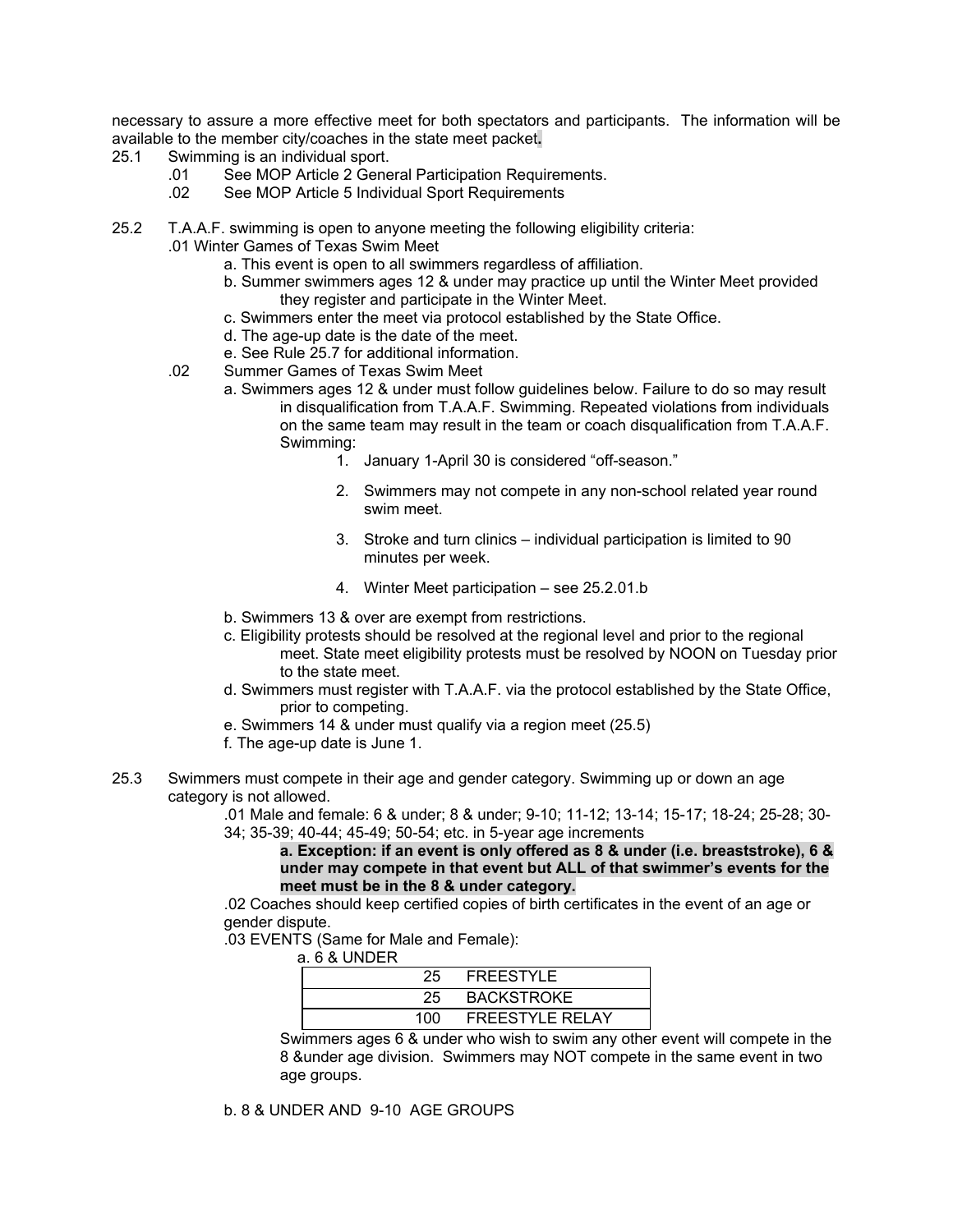| 100 |     | MEDLEY RELAY           | 25  | <b>BACKSTROKE</b>   |
|-----|-----|------------------------|-----|---------------------|
|     | 100 | <b>FREESTYLE RELAY</b> | 25  | <b>BREASTSTROKE</b> |
|     | 25  | <b>FREESTYLE</b>       | 25  | <b>BUTTERFLY</b>    |
|     | 50  | <b>FREESTYLE</b>       | 100 | INDIVIDUAL MEDLEY   |

#### c. 11-12 AGE GROUPS

| 200 | MEDLEY RELAY     | 50  | <b>BACKSTROKE</b>   |
|-----|------------------|-----|---------------------|
| 200 | FREESTYLE RELAY  | 50  | <b>BREASTSTROKE</b> |
| 50  | <b>FREESTYLE</b> | 50  | <b>BUTTERFLY</b>    |
| 100 | <b>FREESTYLE</b> | 100 | INDIVIDUAL MEDLEY   |

#### d. 13-14 AND 15-17 AGE GROUPS

| 200                                    | <b>MEDLEY RELAY</b>    | 50  | <b>BACKSTROKE</b>                      |
|----------------------------------------|------------------------|-----|----------------------------------------|
| 200                                    | <b>FREESTYLE RELAY</b> | 50  | <b>BREASTSTROKE</b>                    |
| 50                                     | <b>FREESTYLE</b>       | 50  | <b>BUTTERFLY</b>                       |
| 100                                    | <b>FREESTYLE</b>       | 100 | <b>INDIVIDUAL MEDLEY</b>               |
| 200                                    | <b>FREESTYLE</b>       |     | 200 Mixed Freestyle Relay (15-17 only) |
| 100 Mixed Freestyle Relay (15-17 only) |                        |     | 200 Mixed Medley Relay (15-17 only)    |

Mixed Relays are of mixed gender, of which at least two must be female.

e. 18 & over in 5 year increments; All relays are 18 & over

| 200              | <b>MEDLEY RELAY</b>    | 50  | <b>BACKSTROKE</b>            |
|------------------|------------------------|-----|------------------------------|
| 200              | <b>FREESTYLE RELAY</b> | 50  | <b>BREASTSTROKE</b>          |
| 50               | <b>FREESTYLE</b>       | 50  | <b>BUTTERFLY</b>             |
| 100              | <b>FREESTYLE</b>       | 100 | <b>INDIVIDUAL MEDLEY</b>     |
| $\overline{200}$ | <b>FREESTYLE</b>       | 200 | <b>MIXED FREESTYLE RELAY</b> |
| 100              | MIXED FREESTYLE RELAY  | 200 | MIXED MEDLEY RELAY           |
|                  |                        |     |                              |

Mixed Relays are of mixed gender, of which at least two must be female.

- 25.4 The T.A.A.F. rulebook is the governing rulebook. Rules not specifically covered in this rulebook are covered by the "Official High School Swimming, Diving & Water Polo rules" published by the National Federation of State High School Associations.
	- .01 T.A.A.F. Swimming follows FINA guidelines regarding participant swimsuits Exceptions:
		- a. T-shirts for modesty or religious reasons. Shirts may not provide an advantage to the swimmer.
		- b. Caps: Swimmers may wear any cap as long as the design, images, or words are not offensive or inappropriate as determined by the State Commissioner and/or Head Meet Official
	- .02 T.A.A.F. Swimming uses the NFSHS protocol for starting races.

a. The starter/referee signals the swimmers with a series of short whistles to approach the blocks and prepare to swim; followed by the announcer or starter/referee announcing the event/distance/heat.

b. When all swimmers have approached the blocks, the starter/referee blows a long whistle for the heat to step up on the blocks for forward starts, or enter the water for backstroke starts, and take their preparatory position.

c. Once all swimmers are in their preparatory position, the referee turns the heat over to the starter.

d. The starter says, "take your mark."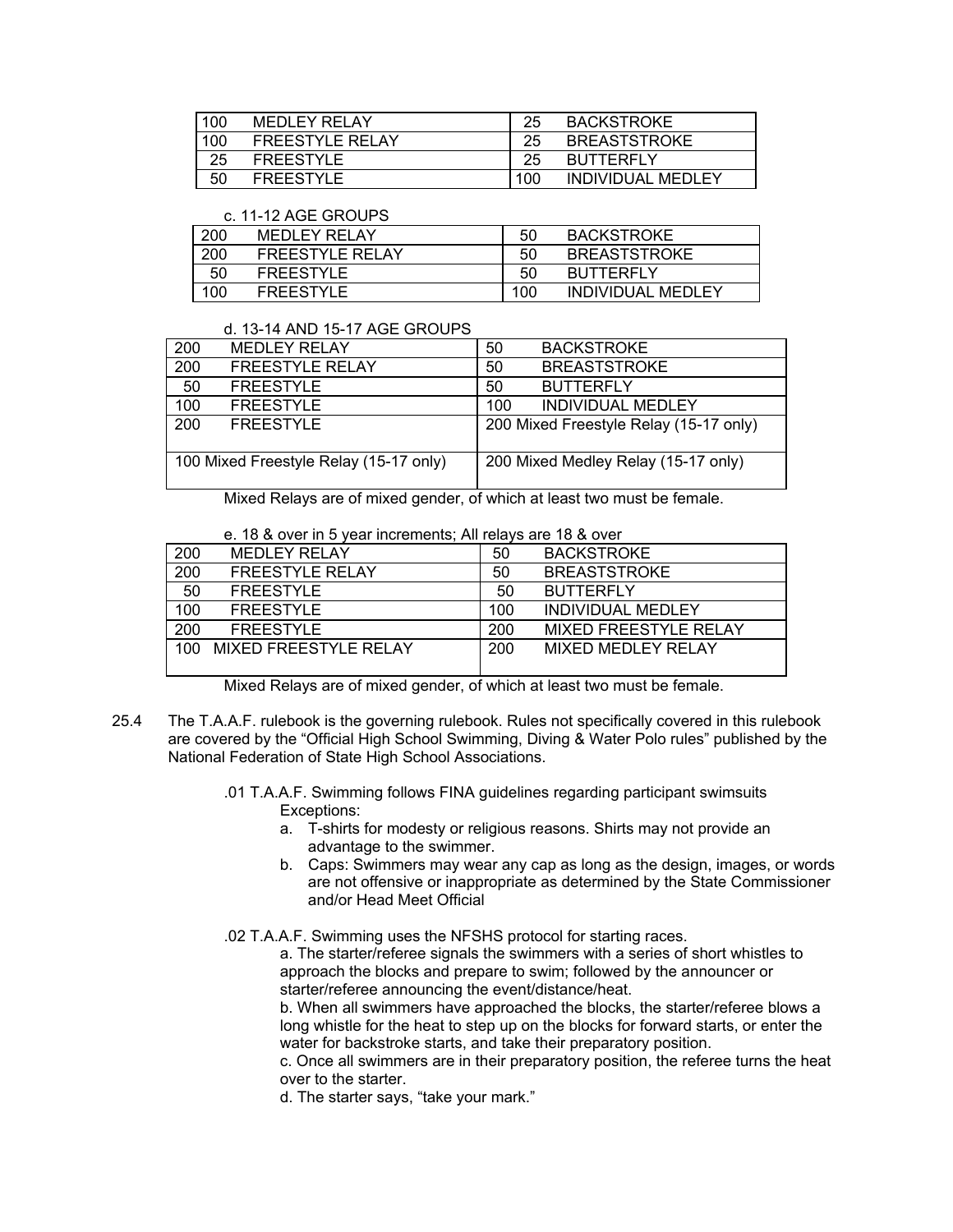e. If a swimmer does not respond promptly to the "take your mark" command, the starter shall immediately release all swimmers with the command "stand up," upon which the swimmers may stand up or relax.

f. When the swimmers assumes the correct starting position, and are motionless, the starter activates the starting signal.

.03 T.A.A.F. Swimming uses the following 'false start' protocols:

a. For ages 10 & under: one false start is allowed. At the initial start, the heat is recalled if any swimmer is observed prior to the start signal. The initial false start is charged to the heat. The starter shall restart the race upon signal from the referee. If the referee independently observes and confirms the starter's observation that a subsequent violation occurs, the race shall continue without recall. The swimmer(s) who committed the subsequent violation shall be disqualified upon completion of the race.

b. For ages 11 & over: swimmers starting before the starting signal shall be disqualified if the Referee independently observes and confirms the starter's observation that a violation occurred. Swimmers remaining on the blocks shall be relieved from their starting position with a "stand up." The race is restarted upon signal from the referee. If the starting signal is given prior to declaring the disqualification, the race shall continue without recall. If the referee independently observes and confirms the starter's observation that a violation occurs, the swimmer(s) who committed the violation shall be disqualified upon completion of the race.

c. If the recall signal is activated inadvertently, there is no false start and the starter will restart the race upon signal by the referee. If a false start was caused by the swimmer's reaction to the "stand up" command, no false start is charged. d. A swimmer is not disqualified for an illegal starting position at the start of the race if the race is permitted to proceed. Enforcement of the correct starting position is the responsibility of the starter.

- .04 The State Commissioner or Meet Director shall approve all finish times and has the authority to adjust the finish times due to problems associated with the electronic timing system, touching the electronic touch pads, and/or manual times.
- 25.5 T.A.A.F. Regional Swim Meets
	- .01 T.A.A.F. Regions must host a regional swim meet to qualify and enter participants into the state meet.
		- a. Athletes 14 & under must qualify at the region meet.
		- b. Athletes 15 & over must enter the state meet at the region meet.
	- .02 Regional meets are conducted and operated according to T.A.A.F. rules, including starting protocols (whistles), false starts, and events offered.
	- .03 Region meets are held no later than the Sunday prior to the state entry deadline.
	- .04 If a region does not allow for electronic entries via Hy-tek, or a team does not have the required program, regional meet entries are entered on-line via the protocol established by the State Office.
		- a. Region meet hosts will receive the meet file from the state office once the posted deadline has passed.
	- .05 Regional Event limitations per athlete
		- a. Ages 8 & under; 6 & under may compete in no more than three (3) total events, including relays.
		- b. Ages 9-10 may compete in no more than four (4) total events, including relays.
		- c. Ages 11-14 may compete in no more than four (4) individual events, plus two (2) relays.
		- d. Relays events relay athletes are the four (4) listed swimmers, plus no more than two (2) listed alternates.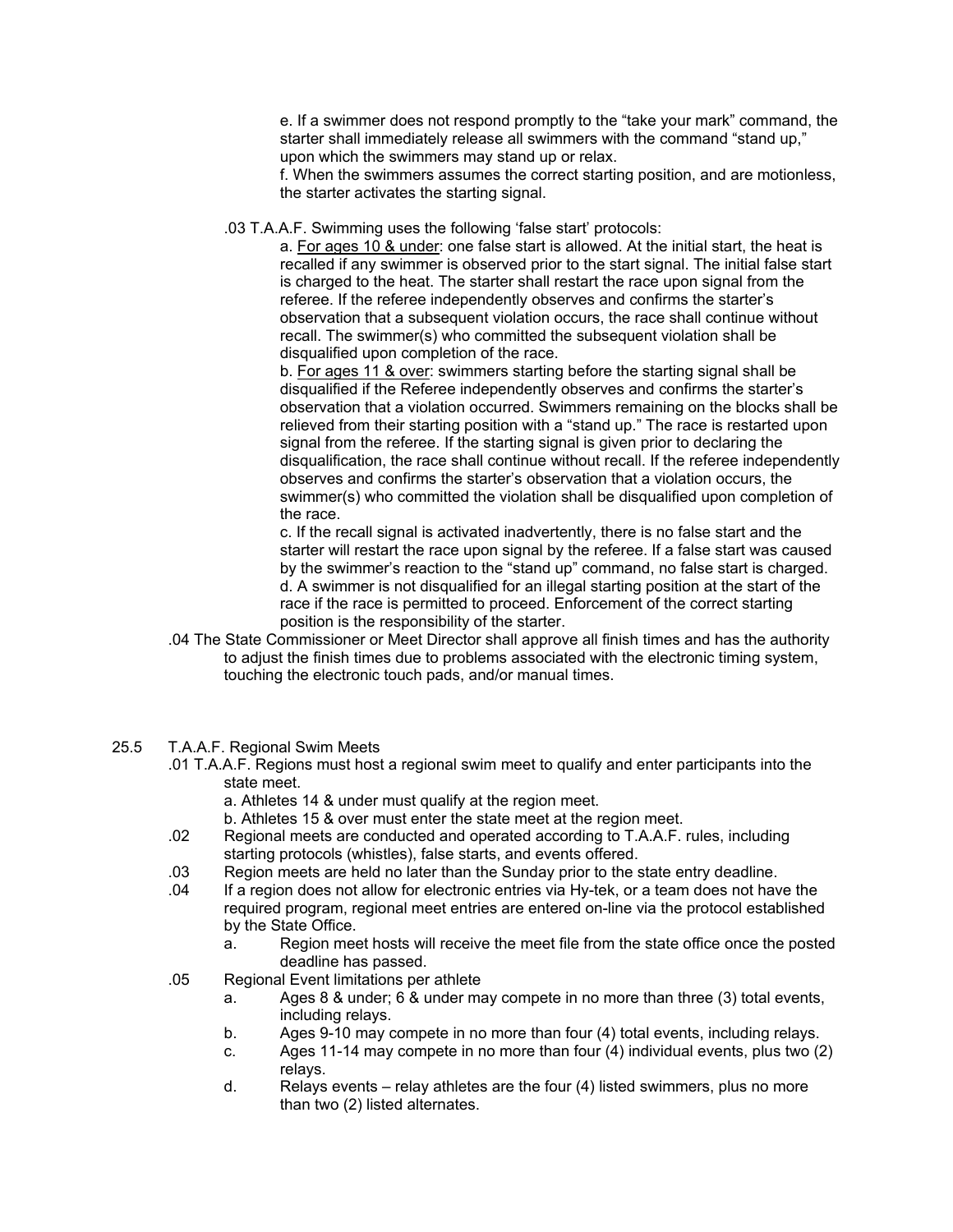- e. Exception to event limitations: Swimmer may be listed as an alternate on any relay(s). Swimmers may scratch from one event to swim on the relay ONLY if a teammate listed on the relay is scratched from the meet. This change must be made prior to the start of the meet, or as approved by the Regional Swim Commissioner/Meet Director once the meet begins.
- f. 15-17 may compete in four (4) events, plus two (2) gender specific relays, plus the mixed relays (maximum of 9).
- g. 18 & over may compete in unlimited events.
- h. Regions have the right to not swim 15 & over at the region meet due to space or time limitations.
- .06 T.A.A.F. Region Meets are conducted as timed final championships. Any ties are resolved at the region meet.
	- a. Region Swim Commissioner/Meet Director must consider the rule(s) and the timing system used, and then follow procedures to select the correct time(s) and placements of swimmers.
	- b. If still a tie, a swim off is held to break the tie.
- .07 Regional Entry Allocation to the State Meet
	- a. Regions automatically receive three (3) allocations, per event to the state meet for all events in ages 14 & under.
	- b. Additional allocations for 14 & under events are allowed based on total number of individuals registered by the region at the time of the region meet registration deadline of the current year.
		- 1. Each region must register a minimum of 1,000 individual participants prior to receiving additional allocations. For each 500 individuals registered thereafter, the region receives one additional allocation to the state meet.
		- 2. The State Office notifies regions of total allocations prior to the region meet.
	- **c. In the event a region hosts another region's (out of region) regional meet, the visiting region will forfeit one of their allotted berths to the State meet to the hosting region.**
- .08 Region Swim Commissioners/Meet Directors are responsible for certifying regional meet results, forwarding results in the required format for state entries, and verifying entries are received and are correct.
- 25.6 T.A.A.F. Summer Games of Texas State Meet
	- .01 Meet entries are only accepted from the Regional Swim Commissioner/Regional Director/Meet Director or designee at the conclusion of the regional meet.
		- a. All entries will follow the procedure as outlined in the region meet/coaches packet available on the website in March each year.
		- b. If entries are not received as required, it is the responsibility of the region to correct and send as requested.
		- c. Regions must submit entries by the posted deadline.
	- .02 Regional Representative at the state swim meet
		- a. The Regional Swim Commissioner/Director/Meet Director or designee must attend the state meet to verify entries and settle entry disputes for their respective region.
		- b. Requested changes to entries from the official regional entries submitted to the State require approval from the Regional designee at the meet and the State Commissioner.
		- c. Regions without representation at the state meet will result in no changes to official regional entries. Participants, parents and/or coaches with disputes over officially submitted entries will be directed back to the appropriate Region or City representative.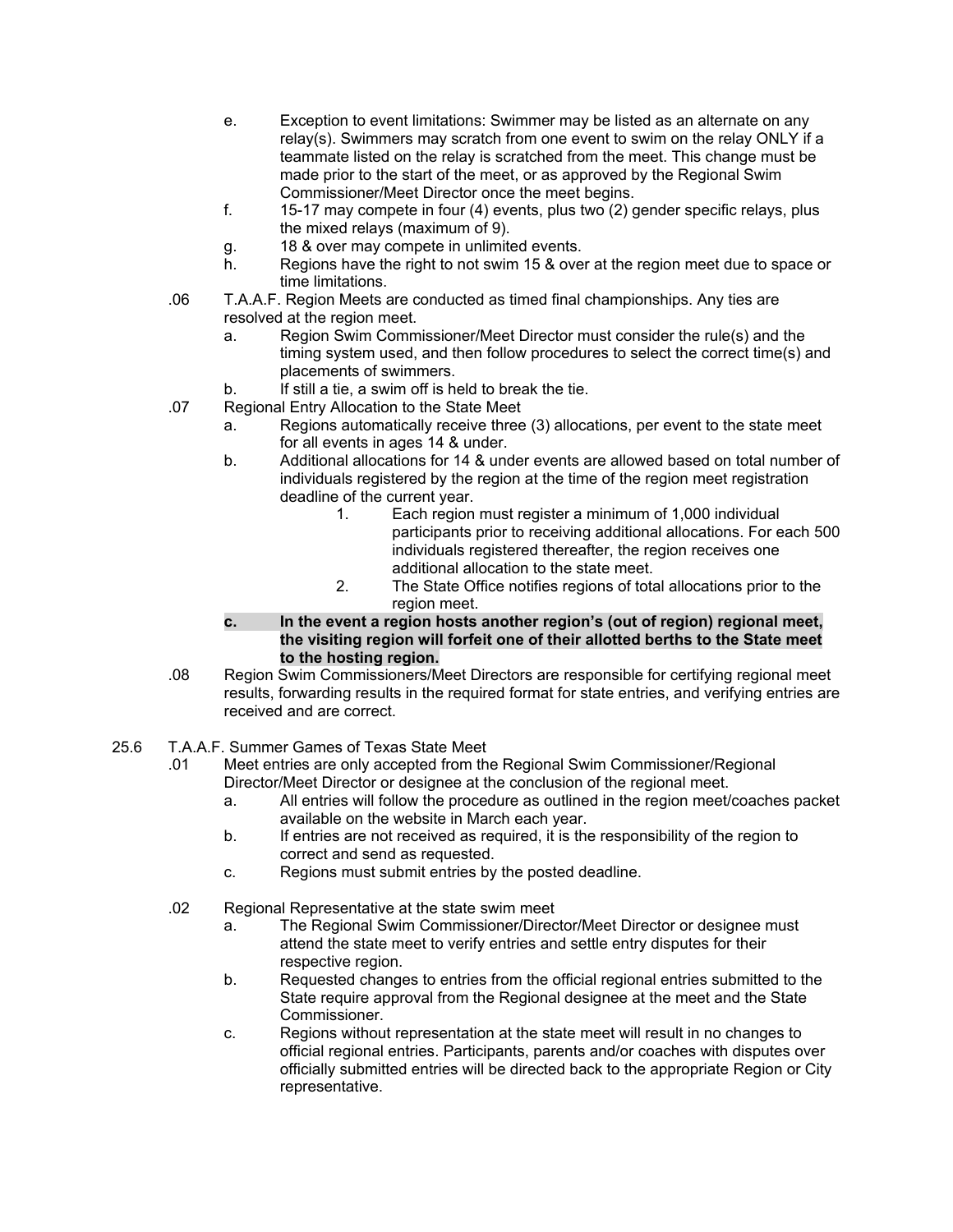- .03 Verification of Entries
	- a. Once entries are received by the State, it is the responsibility of the Region to verify the entries prior to the seeding of the meet.
	- b. Regions are charged per athlete, per event and per relay event, based on the entries received. (MOP 4.5) Scratches at the state meet are included in the invoice.
	- c. Regions are responsible for state entry fees. The State Office requires one form of payment, per region prior to competing at the meet.
- .04 State Event limitations per athlete
	- a. Ages 8 & under; 6 & under may compete in no more than three (3) total events, including relays.
	- b. Ages 9-10 may compete in no more than four (4) total events, including relays.
	- c. Ages 11-14 may compete in no more than four (4) individual events, plus two (2) relays.
	- d. Relays events state relay athletes are the four (4) listed swimmers, plus no more than two (2) listed alternates. Any combination may swim.
	- e. Exception to event limitations: Swimmer may be listed as an alternate on any relay(s). Swimmers may scratch from one event to swim on the relay ONLY if a teammate listed on the relay is scratched from the meet. This change must be made prior to the start of the meet, or as approved by the State Swim Commissioner/Meet Director once the meet begins.
	- e. 15-17 may compete in no more than four (4) events, plus two (2) gender specific relays, plus the mixed relays (maximum of 9).
	- f. 18 & over may compete in unlimited events.
- .05 The State Meet is conducted as a timed final championship.
- .06 The schedule and order of events for the meet is determined by the State Commissioner and the hosting City.
- .07 State Meet Awards
	- a. Gold, silver, and bronze medals are awarded for first, second, and third place.
	- b. Ribbons are awarded for fourth through eighth place.
	- c. T.A.A.F. Swimming does not recognize a team high point.
- 25.7 T.A.A.F. Winter Games of Texas Swim Meet
	- .01 Swimmers enter the meet via the protocol established by the State Office.
	- .02 It is the responsibility of the entering athlete to verify his or her entry. Entry list and/or psych sheet is posted on-line. The deadline for verified corrections is Wednesday prior to the meet.
	- .03 Winter Games of Texas event limitations per athlete:
		- a. All ages are limited to three (3) individual events plus two (2) gender specific relays.
		- b. 15 & over may enter up to three (3) mixed relays in addition to above.
	- .04 The Meet is conducted as a timed final championship.
	- .05 T.A.A.F. does not designate team coaches for this Meet.
	- .06 The schedule and order of events for the meet is determined by the State Commissioner and the hosting City.
	- .07 State Meet Awards
		- a. Gold, silver, and bronze medals are awarded for first, second, and third place.